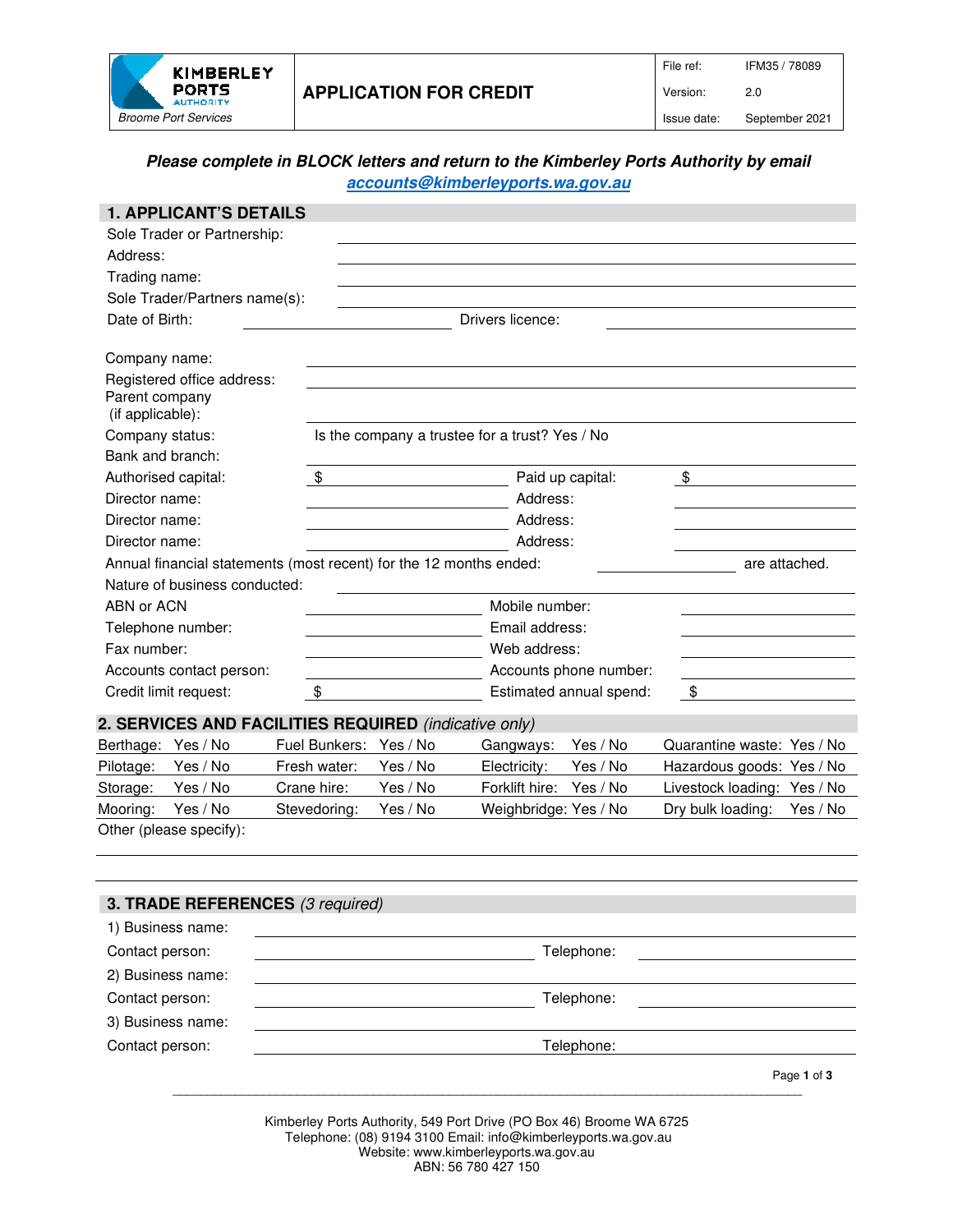

The Applicant authorises the Kimberley Ports Authority to contact the trade references provided so as to determine the Applicant's credit worthiness.

# **CREDIT TERMS AND PORT STANDARDS AND PROCEDURES**

a) In these Credit Terms:

**Associates** has the meaning given in the Port Standards and Procedures as if the Applicant were a Port User.

**Fees and Charges** has the meaning given in the Port Standards and Procedures.

**KPA** means Kimberley Ports Authority ABN 56 780 427 150.

**Port Standards and Procedures** means the document entitled "Port Standards and Procedures" published on KPA's website from time to time (www.kimberleyports.wa.gov.au) or provided by KPA at the request of the Applicant.

**Vessel** has the meaning given in the Port Standards and Procedures.

- b) Upon KPA communicating to the Applicant that its Application has been accepted, the Applicant is automatically and irrevocably bound by a contract with KPA, which comprises this Application (including any details added by KPA during the application process) an Application for Berth, Facilities and Services (if applicable), KPA's Fees and Charges and the Port Standards and Procedures (as the Fees and Charges and the Port Standards and Procedures are amended by KPA from time to time). Copies of the Fees and Charges and Port Standards and Procedures are available at www.kimberleyports.wa.gov.au or on request.
- c) The Applicant requests that KPA open an account in the Applicant's name to operate for all charges for services and/or goods supplied by KPA to the Applicant. The Applicant warrants that the information contained in this application is true and correct and it has read and is bound by these Credit Terms and the Port Standards and Procedures. The Applicant warrants that the Applicant is not bankrupt or insolvent at the time of making this Application and the Applicant and each person whose signature appears below warrants that each person whose signature appears below has the authority to sign this application on behalf of the Applicant.
- d) Irrespective of whether KPA has communicated acceptance of this Application to the Applicant pursuant to clause b) above, as soon as:
	- (i) the Applicant;
	- (ii) a Vessel owned by, chartered by or managed by the Applicant; or
	- (iii) any Associate of the Applicant,

enters the Port of Broome, the Applicant is bound by a contract with KPA with respect to the Applicant's, the Vessel's or the Associate's visit to the Port of Broome that contains KPA's Fees and Charges and the Port Standards and Procedures (as the Fees and Charges and the Port Standards and Procedures are amended by KPA from time to time). Copies of the Fees and Charges and Port Standards and Procedures are available at www.kimberleyports.wa.gov.au or on request.

## **Statement by Applicant(s) for Credit**

Each Applicant must also read the following information before signing in the space provided below.

Page **2** of **3**

\_\_\_\_\_\_\_\_\_\_\_\_\_\_\_\_\_\_\_\_\_\_\_\_\_\_\_\_\_\_\_\_\_\_\_\_\_\_\_\_\_\_\_\_\_\_\_\_\_\_\_\_\_\_\_\_\_\_\_\_\_\_\_\_\_\_\_\_\_\_\_\_\_\_\_\_\_\_\_\_\_\_\_\_\_\_\_\_\_\_\_